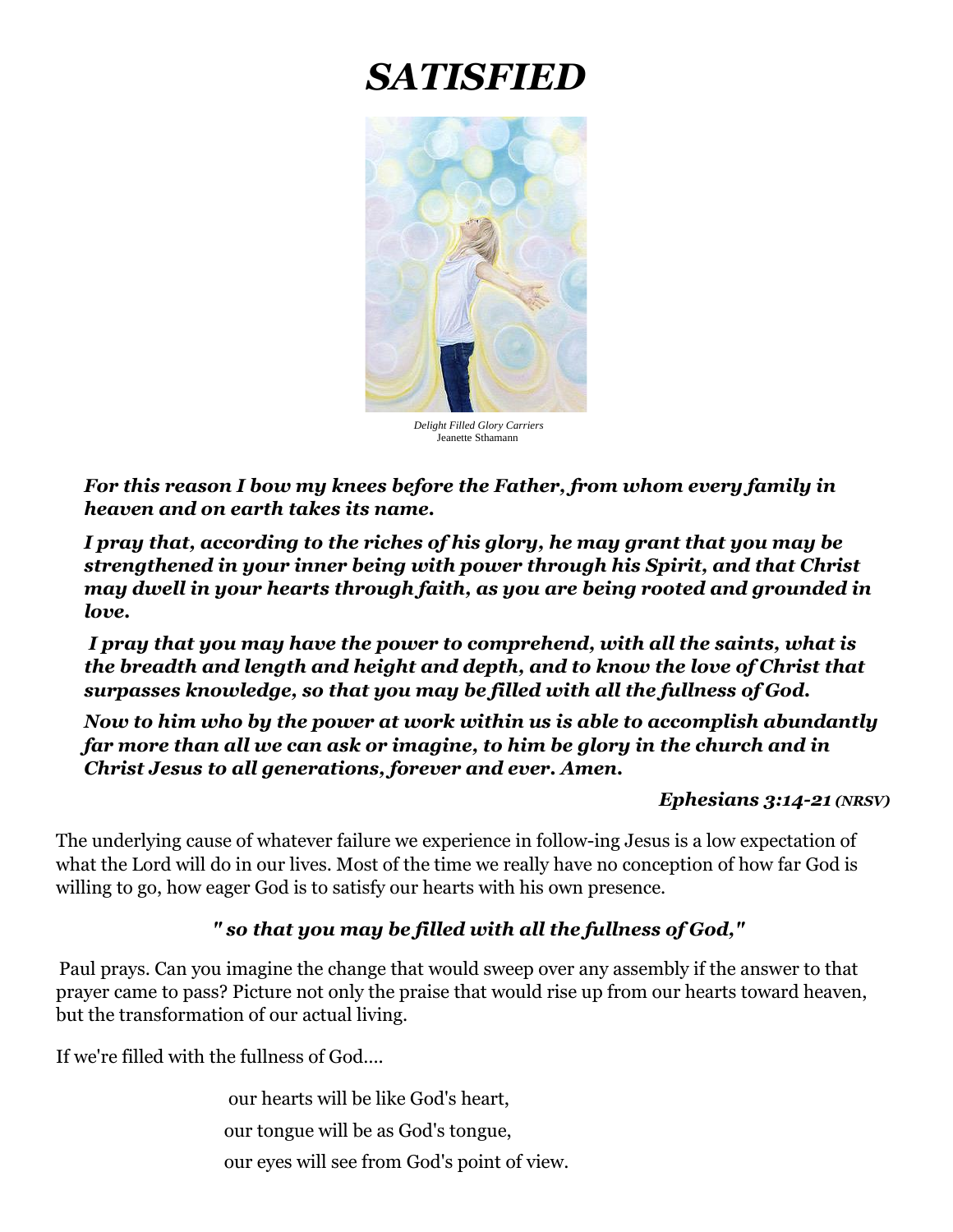The sermon on the mount is a description of the kind of life a person will live when that person is filled with God's fullness. And it begins with the beatitudes which are promises of God's fullness.

*Blessed are the poor in spirit, for theirs is the kingdom of heaven*

*– God's fullness.*

*Blessed are those who mourn, for they shall be comforted – with God's fullness.*

*Blessed are the meek, for they shall inherit the earth –as part of God's fullness.*

*Blessed are those who hunger and thirst for righteous-ness, for they shall be satisfied –with God's fullness.*

*Blessed are the merciful, for they shall obtain mercy –which is God's fullness.*

*Blessed are the pure in heart, for they shall see God –-in his fullness.*

*Blessed are the peacemakers, for they shall be called sons of God –because they are filled with God's fullness.* 

### *Matthew 5:3-9*

We can live the magnificent life Jesus calls us to live here on this earth now –provided our lives are filled with God himself.

So filled with God that our hearts are satisfied, joined at last to the One for whom they were made.

### **Filled with Everything God Is**

*.. so that you may be filled with all the fullness of God.*



*Drenched*  Jeanette Sthamann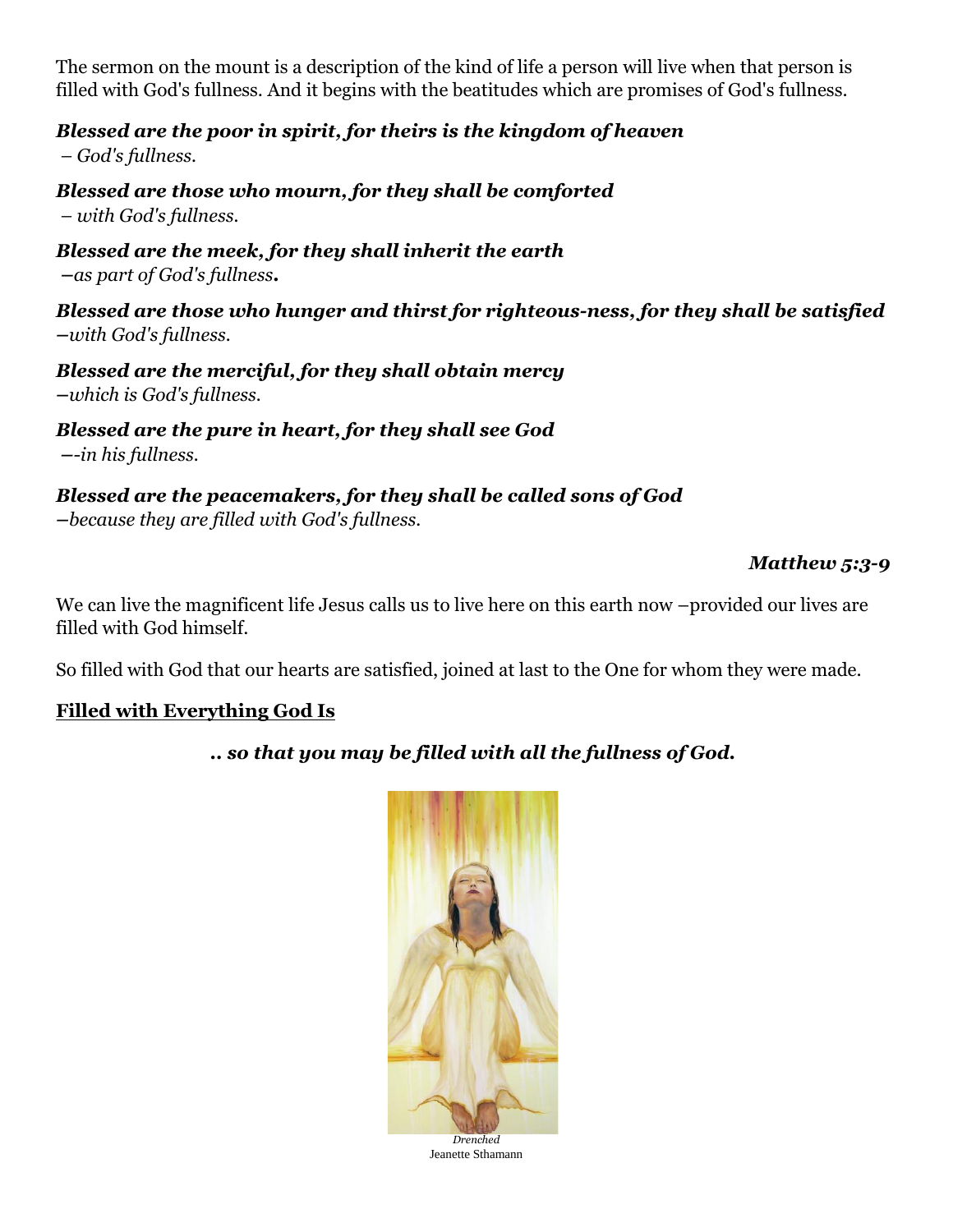At first glance it seems absurd to try to picture a flesh-and--blood human being filled with all the fullness of God. How can people such as we contain God in his fullness?

How can you put the Atlantic Ocean in a quart jar?

Yet Paul prays for his readers, including us, to be filled with all the fullness of God. And he prays this prayer because he knows from his own experience that it is possible to be saturated with everything that God is.

Jesus promised that if we love him and walk in his word he and the Father will come and make their abode in us. And when they come and make their abode in us they don't half-come.

"I've brought my wisdom to dwell in you but I've left-my love back in heaven." "I've come with light but for peace you'll have to wait until another time."

## **No!**

He comes to us with everything he is.

And the effect of God fill-ing us with his fullness is that we are satisfied, really satisfied, for the first time.

If I have a drinking problem it means that I'm basically unsatis-fied, unfulfilled. But when God comes in with his fullness I'm so satisfied that I can take charge of this unruly craving and put it in its place. If I'm trapped in a drug habit even though I loathe myself and say I want to be free, in my heart of hearts I'm bound to drugs as my satisfaction in life. I will steal and connive to obtain drugs until something more fulfilling comes. And there are only two things which will satisfy the heart more than drugs: a lifeconsuming hatred, or the fullness of God.

If I live in a fantasy world of adultery and perversion it's because I'm trying to find my fulfillment in the area of lust. That- endless games of sexual intrigue, imaginary or real will go on and on... with plenty of help from Hollywood and Madison Avenue and the clothing designers, until I taste and keep tasting the liberating satisfaction of being fulfilled with the fullness of God.

If we can't stop pursuing money, playing the numbers, dreaming of what we'll do when we hit the lottery, scheming ever new ways to acquire more, it's because we're finding our real heart-satisfaction in mammon. We will continue to live for it because we love it until we're filled to overflowing with him in whose light money is seen as the "unrighteous mammon" which he alone can sanctify.

If we need recognition every hour from other human beings, if we can't stop craving to be admired, liked, noticed, it's because that's where our heart is. That's where we are getting our satisfaction. And we will endlessly be in bondage to the eyes of men until we find a superior satisfaction in the superior eyes of the living God.

### **He Needs Our Cooperation**

"Well, if God filling us with his fullness will set us free and enable us to live that new life, why doesn't he do it?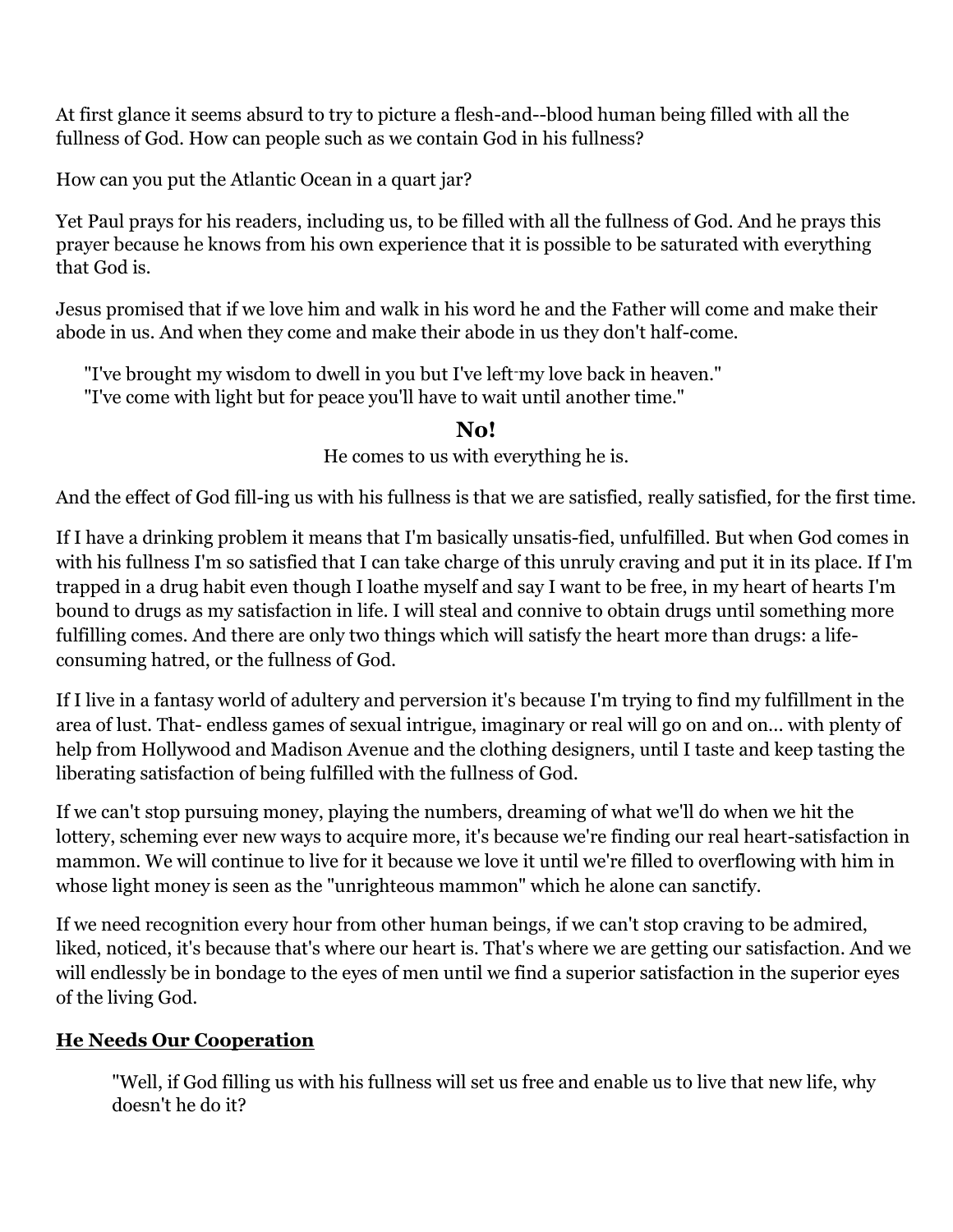Why doesn't God send the mighty rushing wind into our lives and cause those flames of fire to descend on our heads?

Why doesn't he fill us now with his Spirit as he filled the believers on Pentecost?"

The answer is that God is more ready to give than we to ask. He has already sent the Spirit into our midst. The Spirit is here. But, if you want sunlight and fresh air in your house, you have to open the shutters and the windows and the doors and pull up the shades.



## You have to open up!

*I'm Every Breath You Breathe* Jeanette Sthamann

God is striving to fill us with his fullness in four ways.

In each area the question is not, "Why isn't God doing something?" but rather,

"Why aren't we letting God do it?"

### **God is striving to strengthen us with might by the Spirit in the inner being.**

*For this reason I bow my knees before the Father, from whom every family in heaven and on earth takes its name. I pray that, according to the riches of his glory, he may grant that you may be strengthened in your inner being with power through his Spirit...* 

My inner being has eyes, ears, and a mouth like my outer being. They are weak, but as they yield to the Spirit they are strengthened.

So what am I looking at with the eyes of my inner being?

What am I listening to?

To whom am I calling?

Is my inner being allowing itself to be strengthened by the Spirit of God? *Give You all the Glory*



Jeanette Sthamann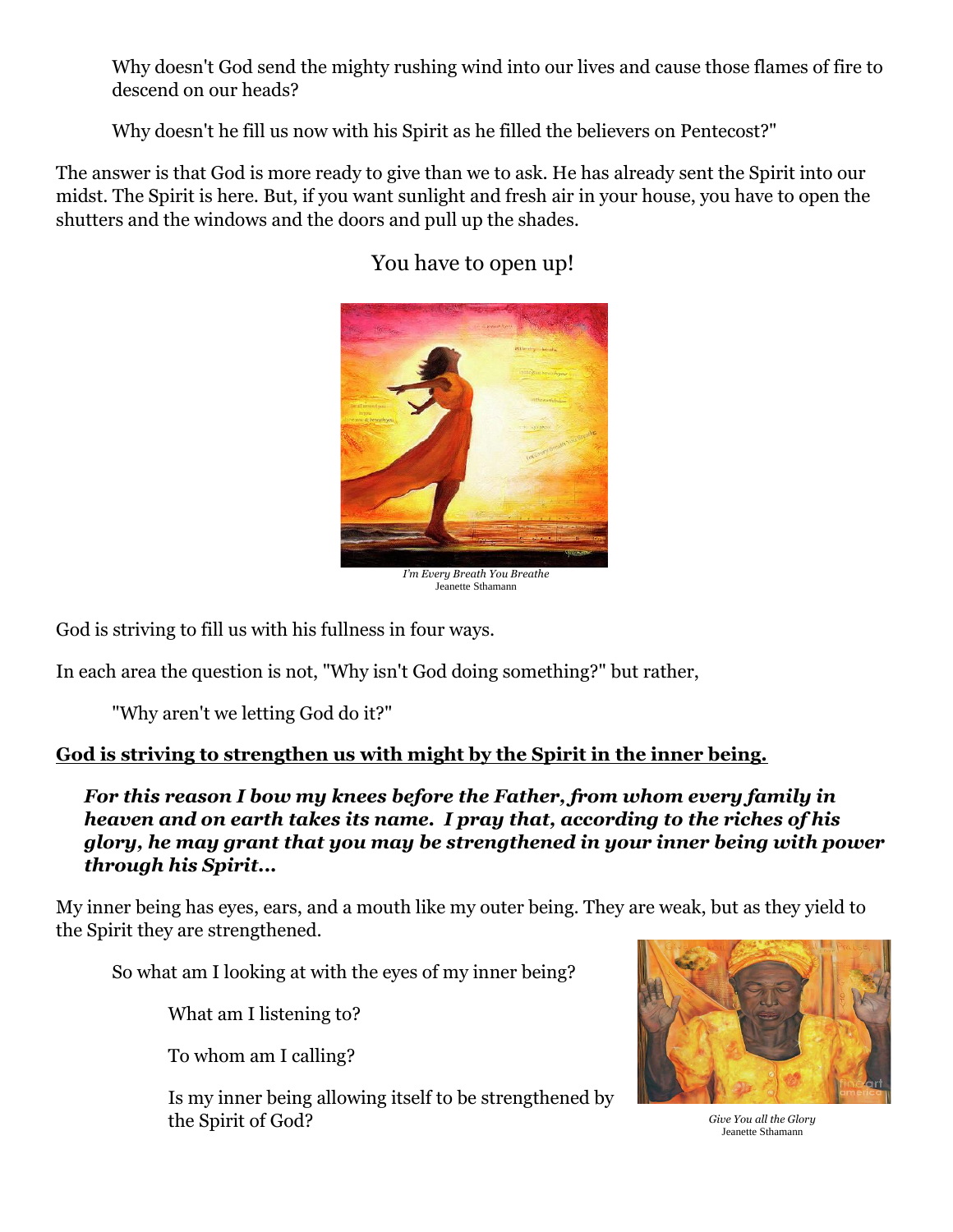## **God is striving to cause his Son to dwell in our hearts by faith**

## **...and that Christ may dwell in your hearts through faith**...

Am I letting it happen? Christ Jesus is knocking on the door right now but am I opening that door?

Is Jesus really welcome in my heart?

Jesus can only dwell in my heart if I make up my mind that I'm going to trust him. He dwells in our hearts by faith, an act of the will that says, "Lord, I trust you," and lives that way. "Lord, I believe, help my unbelief. I want you living in my heart all the time"

#### **God is striving to pervade our lives with his love.**

...as you are being rooted and grounded in love I pray that you may have the power to comprehend, with all the saints, what is the breadth and length and height and depth....

...but are we letting it happen?

How can we be rooted and grounded in love unless we make God's love the chosen atmosphere and dwelling place of our life?

## **...God is love, and he who abides in love abides in God, and God abides in him.**

I dwell in love when I take hold of God's love with all my heart and when I show that same love in deed and in truth to my brother and sister and neighbor.



...and to know the love of Christ that surpasses knowledge...

The love of Christ which surpasses knowledge is staring us in the face.

It is all around us.

It's in the bread and wine.

It's in the kindness of brothers and sisters.

It's in a word of encouragement which God speaks to our hearts even now.

But we will not know it unless we choose to recognize it and appreciate it and thank God for it.

Can we honestly say that we know the love of Christ which sur-passes knowledge?

Isn't it more true to say we've barely tasted it yet, we've barely opened our eyes? God help us to open our eyes!

# *...so that you may be filled with all the fullness of God.*

God wants to satisfy our hearts with his fullness, to fill us with everything he is.

Not after we die, but in this life.

When we desire this one thousandth as much as he desires it for us, it will surely be.



*Your Love so Deep* Jeanette Sthamann